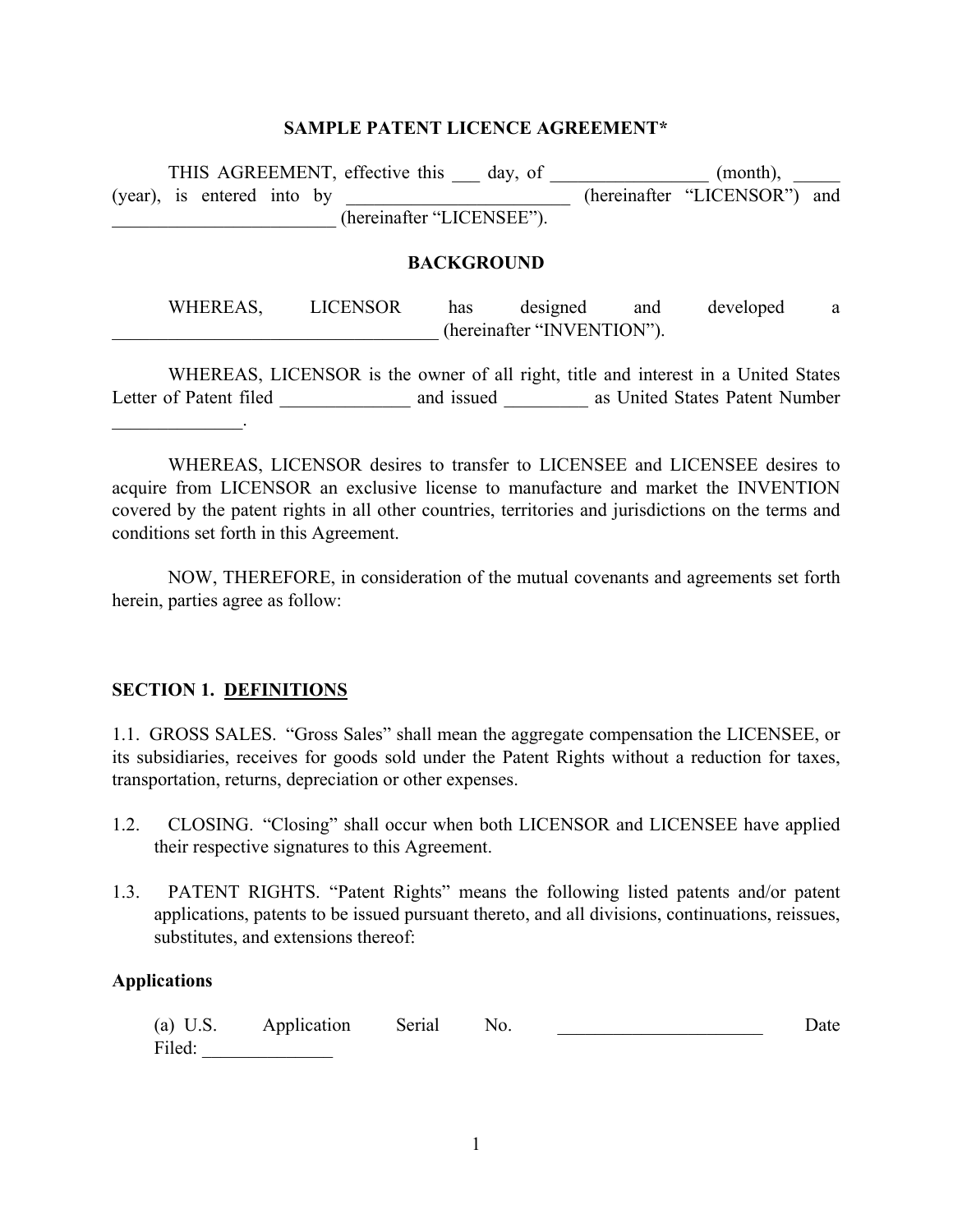## **SECTION 2. GRANT OF INVENTION AND PATENT RIGHTS**

In consideration for the up-front monies and royalty to be paid under Sections 3 and 4, LICENSOR grants to LICENSEE:

- (a) an exclusive, nontransferable license to manufacture and market the INVENTION in the United States;
- (b) an exclusive, nontransferable license to manufacture and market the INVENTION in all foreign countries;
- (c) all rights under the Patent Rights; and
- (d) all technology, trade secrets and know-how related to the design and manufacture of the INVENTION, including all design plans, blueprints and any documentation or software related thereto.

### **SECTION 3. UP-FRONT MONIES**

LICENSEE shall pay to LICENSOR on the date of Closing \$ The United States funds. The up-front monies are not to be considered part of the royalties due under Section 4 of this Agreement.

## **SECTION 4. ROYALTY**

Upon Closing, LICENSEE shall pay LICENSOR a royalty payment based upon the Gross Sales of the LICENSEE. Said royalty payment shall be calculated based upon % of the Gross Sales of the LICENSEE with regard to the Invention.

### **SECTION 5. TIMING OF ROYALTY PAYMENTS AND MINIMUM ROYALTY**

5.1. QUARTERLY PAYMENTS. LICENSEE shall pay LICENSOR a royalty for each quarter of each year during which this Agreement is in effect. LICENSEE shall pay LICENSOR quarterly, four times per year, on or before the  $30<sup>th</sup>$  day after January 1, April 1, July 1, and October 1 of each year during which this Agreement is in effect.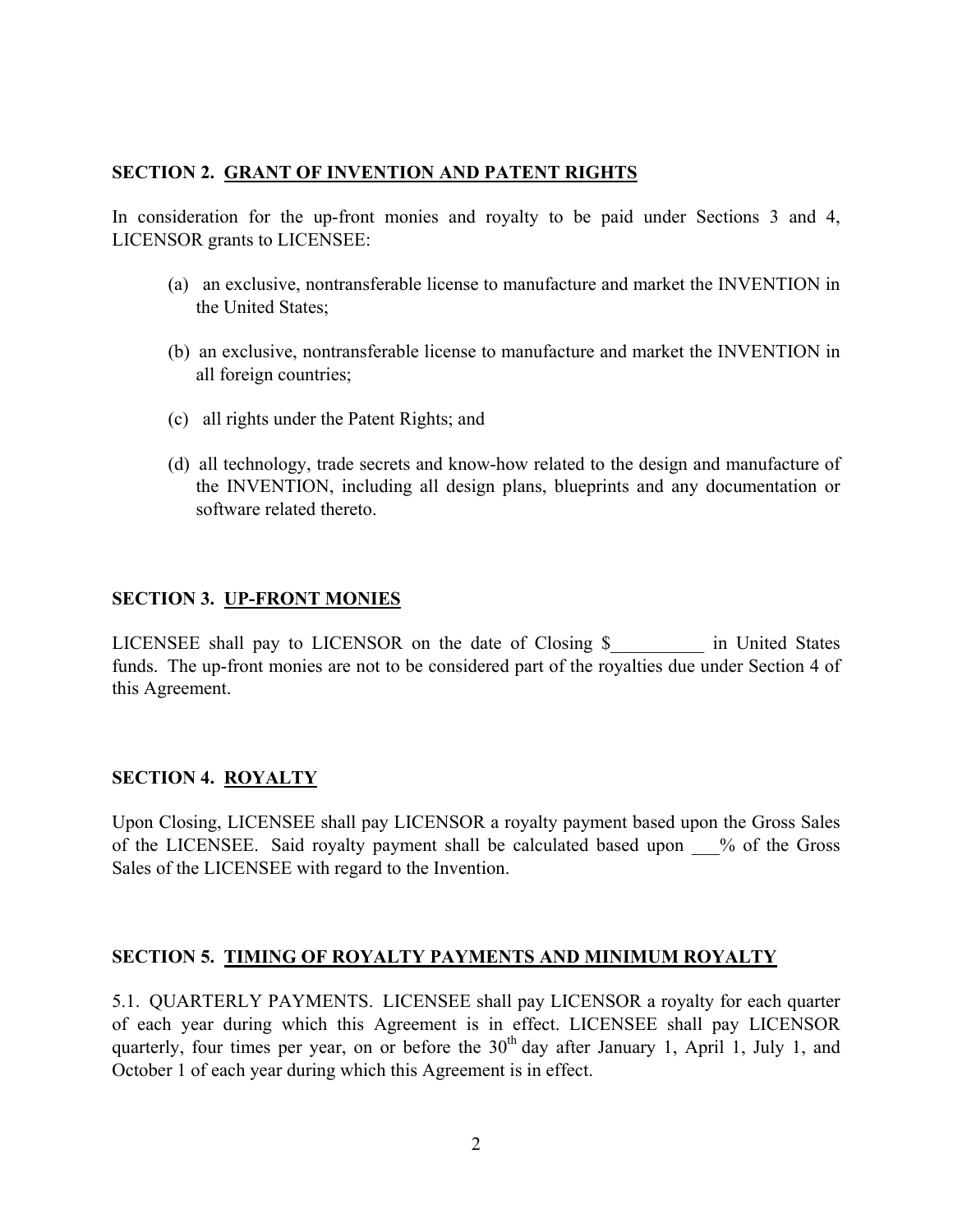5.2. MINIMUM PAYMENT. A minimum quarterly royalty payment of \$ shall be paid each quarter.

## **SECTION 6. REPORTS AND RECORDS**

6.1. FINANCIAL STATEMENT. LICENSEE shall provide a quarterly financial statement to LICENSOR showing the number of units manufactured during each quarter when each quarterly royalty payment is made.

6.2. RECORDS. LICENSEE shall keep records of the Gross Sales and number of units manufactured and sold pursuant to this Agreement in sufficient detail to enable the royalty payment to LICENSOR to be determined.

6.3. ANNUAL INSPECTION. LICENSEE shall allow LICENSOR's representative, one annual inspection, during regular business hours or at such other times as may be mutually agreeable, to inspect LICENSEE's books and records to the extent reasonably necessary to determine LICENSEE's compliance with the terms of this Agreement.

6.4. PENALTY. If the LICENSOR determines through an annual inspection that the LICENSOR was undercompensated as required by this Agreement, then the LICENSEE shall pay to the LICENSOR a Penalty Fee. The Penalty Fee shall comprise three times the difference between the actual compensation and the required compensation. The LICENSEE shall still be obligated to pay full compensation as required under the Agreement.

### **SECTION 7. OBLIGATIONS OF LICENSOR**

The LICENSOR agrees with the LICENSEE to execute such documents and give such assistance as the LICENSEE may reasonably require:

- (a) to defeat any challenge to the validity of, and resolve any questions concerning the Patent Rights;
- (b) to apply for and obtain patents or similar protection for the INVENTION in other parts of the world at the LICENSEE's expense;
- (c) to do all that is necessary to vest such protection in the LICENSEE;
- (d) to inform the LICENSEE of all technical information concerning the INVENTION; and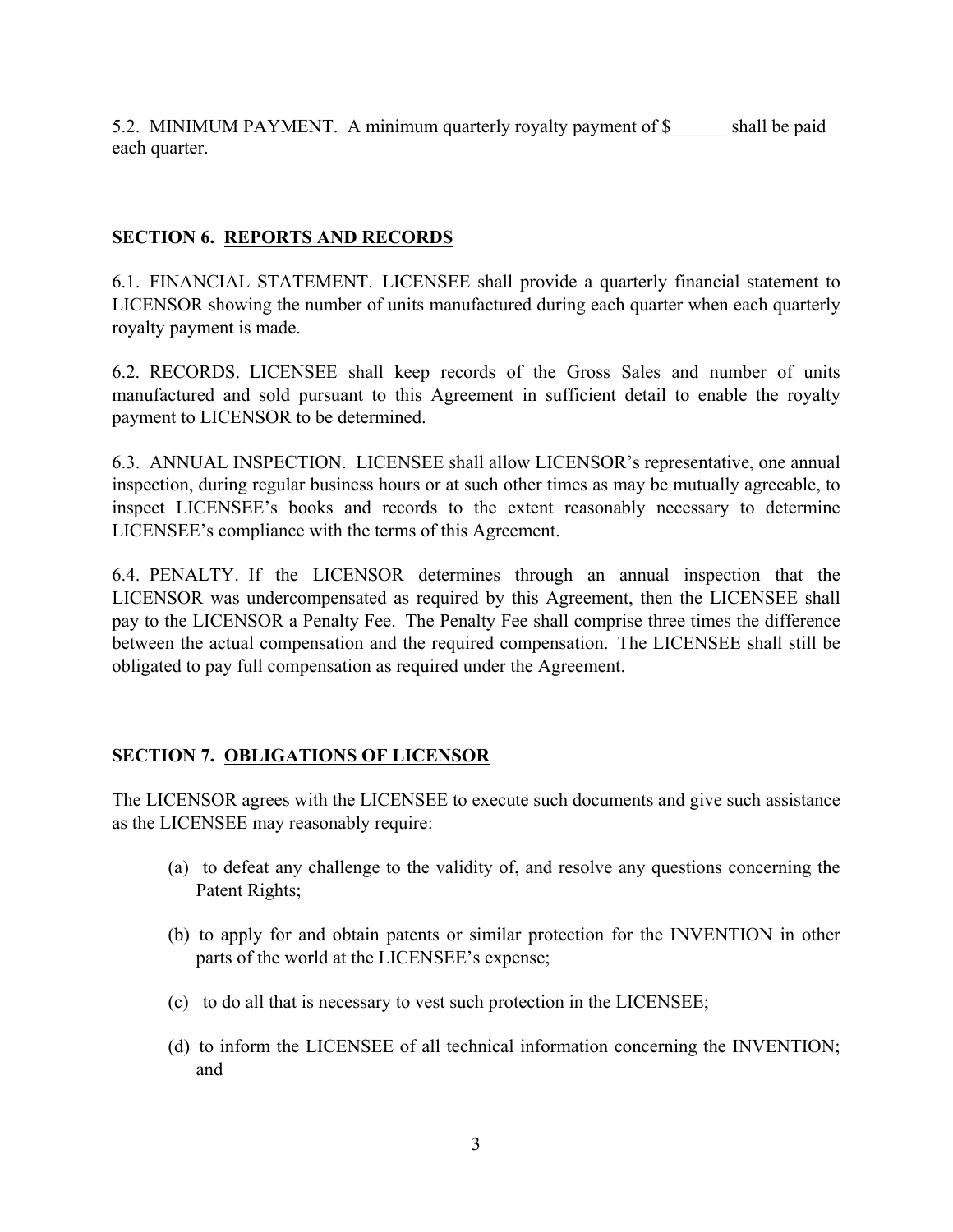(e) to supply the LICENSEE with any documents or drawings relevant to the **INVENTION** 

## **SECTION 8. REPRESENTATIONS AND WARRANTIES OF LICENSOR**

- 8.1. LICENSOR represents and warrants to LICENSEE as follows:
	- (a) LICENSOR is the sole and exclusive owner of the INVENTION and the Patent Rights. No other parties have any right or interest in or to the INVENTION nor to the Patent Rights;
	- (b) All rights to the INVENTION and the Patent Rights are free and clear of all liens, claims, security interests and other encumbrances of any kind or nature;
	- (c) The LICENSOR has not granted any licenses to use the INVENTION to any other parties;
	- (d) LICENSOR has the right and power to enter into this Agreement, and has made no prior transfer, sale or assignment of any part of the INVENTION, patent rights pertaining to the INVENTION or the Patent Rights;
	- (e) As of the date hereof and as of the Closing date, LICENSOR is not aware of any parties infringing on the patent rights transferred hereunder;
	- (f) LICENSOR is not aware that the INVENTION infringes upon any patent, but LICENSOR does not otherwise warrant or guarantee the validity of the Patent Rights or that the INVENTION does not infringe any valid and subsisting patent or other rights not held by the LICENSOR; and
	- (g) The INVENTION was not procured by the use of confidential information, trade secrets, or in other respects in violation of law, and there is no action, order or proceeding, to the LICENSOR's knowledge, alleging any of the foregoing.

8.2. Each of the warranties and representations set forth above shall be true on and as of the date of Closing, as though such warranty and representation was made as of such time. All warranties and representations shall survive closing.

### **SECTION 9. LICENSEE'S OBLIGATIONS**

9.1. INDEMNIFICATION. The LICENSEE agrees to indemnify the LICENSOR and his heirs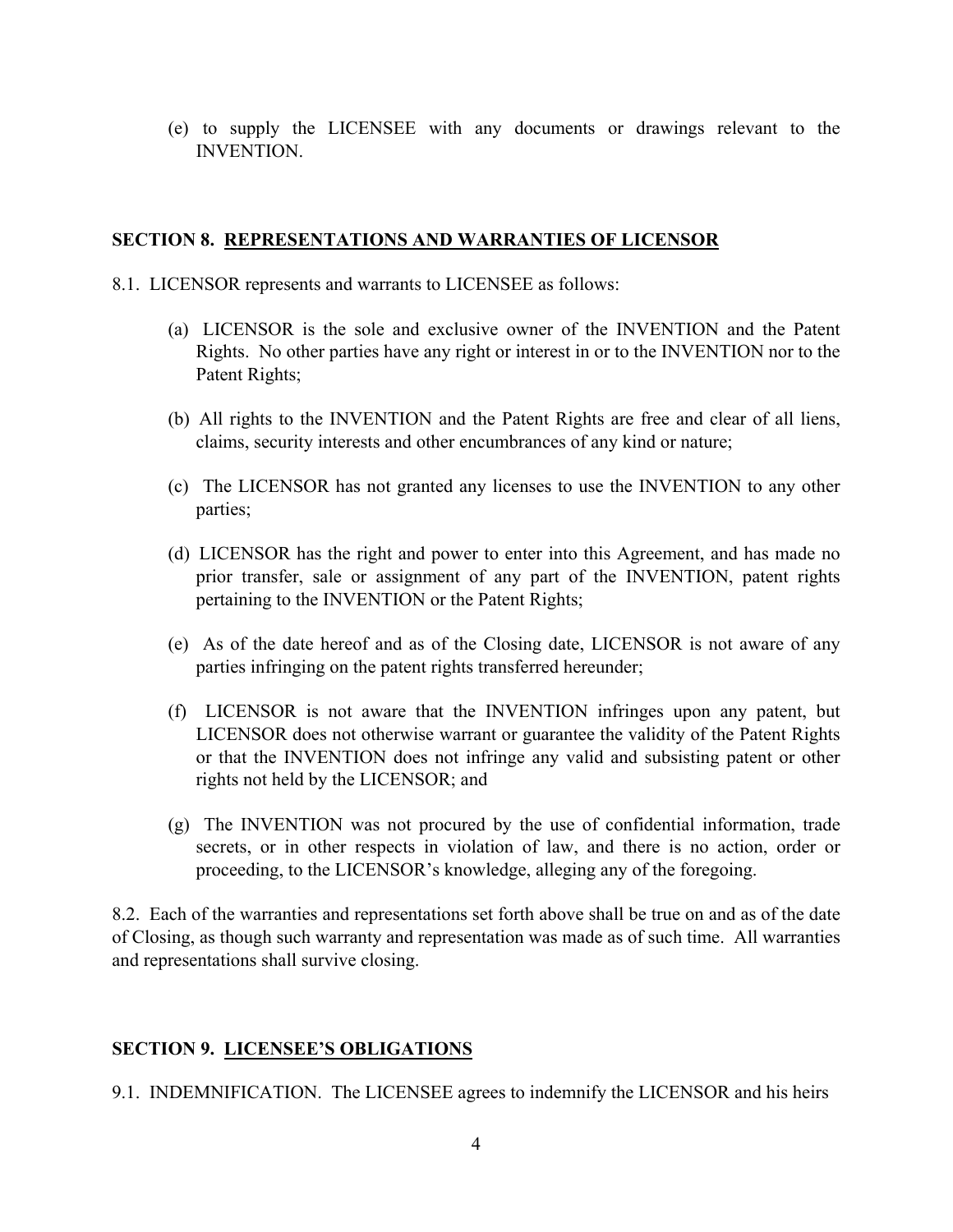successors, assigns and legal representatives for liability incurred to persons who are injured as a consequence of the use of any INVENTION manufactured by the LICENSEE or as a consequence of any defects in the INVENTION.

- 9.2. QUARTERLY ROYALTY. The LICENSEE agrees to pay the above stated quarterly royalty without demand.
- 9.3. REASONABLE EFFORTS. The LICENSEE agrees to utilize all reasonable efforts to manufacture and market the INVENTION.
- 9.4. FINANCIAL STATEMENT. The LICENSEE agrees to provide the financial statement at the end of each quarter without demand.
- 9.5. PROFESSIONALISM. The LICENSEE agrees to the extent reasonably possible, have all manufacturing, shipping, and sales performed in a professional and equitable manner.
- 9.6. LIABILITY INSURANCE. The LICENSEE agrees to maintain liability insurance to cover the INVENTION in an amount greater than or equal to \$1,000,000.
- 9.7. TRADE SECRETS. The LICENSEE agrees to take all reasonable steps to maintain the confidentiality of all trade secrets provided by the LICENSOR to the LICENSEE during and after this Agreement.

#### **SECTION 10. CONDITIONS TO CLOSING**

LICENSEE's obligation to pay the up-front monies and the royalty shall be subject to the satisfaction on or before the Closing of the following conditions, any one or more which may be waived by LICENSEE:

- (a) The warranties and representations made by the LICENSOR in this Agreement shall be true and correct in all material respects on the Closing date as if such warranties and representations had been given as of the Closing date.
- (b) LICENSOR shall have delivered to LICENSEE such instruments of transfer as may be reasonably requested by LICENSEE to consummate the transactions contemplated hereby.

### **SECTION 11. MARKING OF INVENTION**

LICENSEE agrees to affix patent pending and patent notices to all INVENTIONs prior to their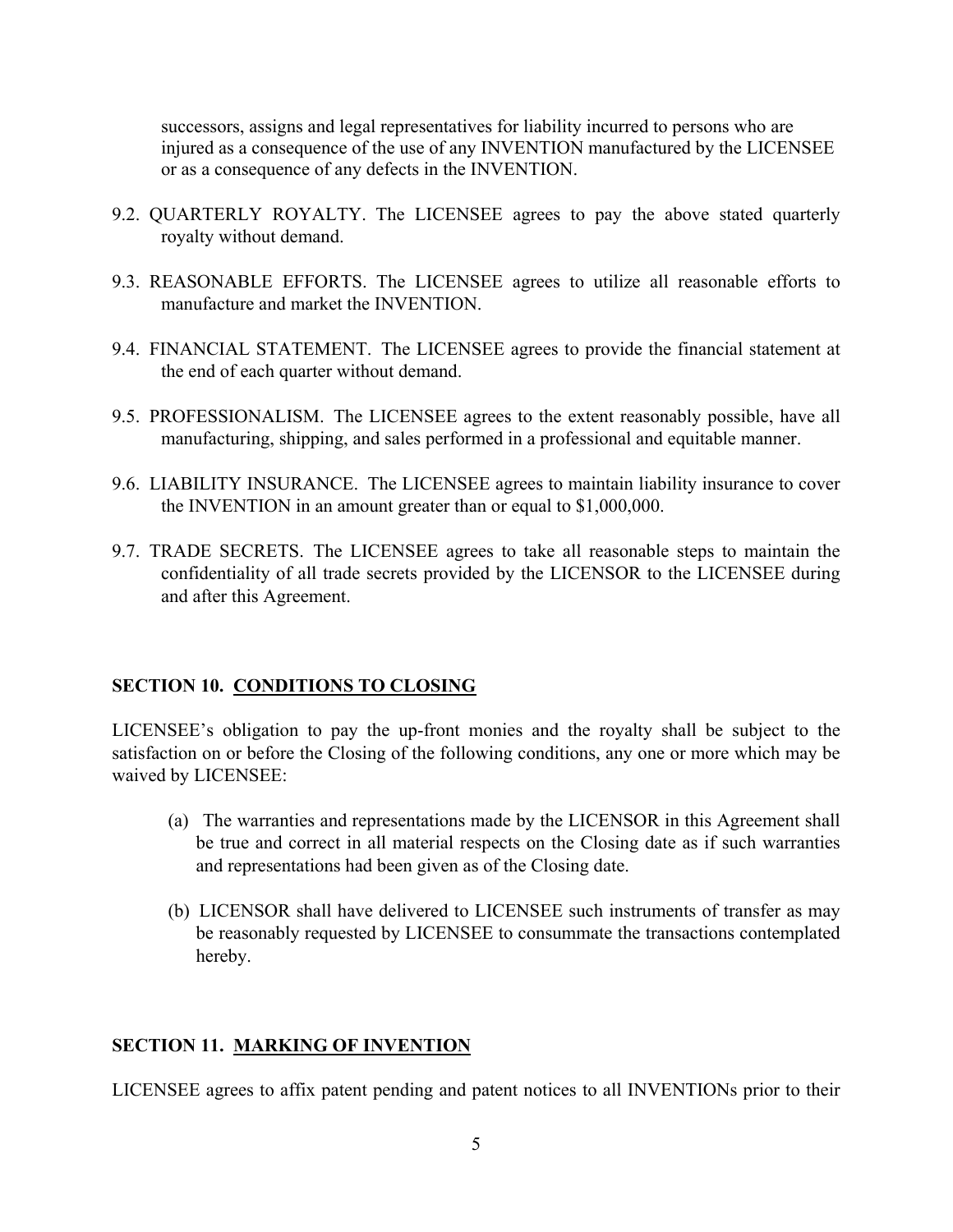sale in accordance with 35 U.S.C. §282. Each device shall have either the words "PATENT PENDING" or "Patent No." followed by the patent number conspicuously marked on each of the goods sold under the Patent Rights subject to the reasonable approval of the LICENSOR.

#### **SECTION 12. DURATION AND TERMINATION**

- 12.1. This Agreement shall remain in full force and effect unless and until termination or cancellation as hereinafter provided.
- 12.2. If LICENSEE shall at any time default in rendering any of the statements required hereunder, and payment of any monies due hereunder, or in fulfilling any of the other material obligations hereof, and such default is not cured within fifteen days after written notice is given by the LICENSOR to LICENSEE, LICENSOR shall have the right to terminate this Agreement by giving written notice of termination to LICENSEE. LICENSEE shall have the right to cure any such default up to, but not after the written notice of termination.
- 12.3.LICENSOR shall have the right to terminate this Agreement by giving written notice of termination to LICENSEE in the event of any of the following:
	- (a) liquidation of LICENSEE;
	- (b) insolvency or bankruptcy of LICENSEE, whether voluntary or involuntary; or
	- (c) appointment of a Trustee or Receiver for LICENSEE.
- 12.4.LICENSOR shall have the right to terminate this Agreement, by giving three months written notice, if after the second year of this agreement the previous years total royalty payment is lower than \$\_\_\_\_\_\_\_\_.
- 12.5.LICENSEE shall have the right to terminate this Agreement, by giving three months notice, if all patent applications, continuation, continuation-in-part or divisional applications, related to the INVENTION become abandoned without issuing into a patent.
- 12.6.LICENSEE shall have the right to terminate this Agreement, by giving three months notice, if a court of law determines all of the issued patents to be invalid.

#### **SECTION 13. MAINTENANCE FEES AND INFRINGEMENT COSTS**

13.1. MAINTENANCE FEES. LICENSEE shall be responsible for paying all maintenance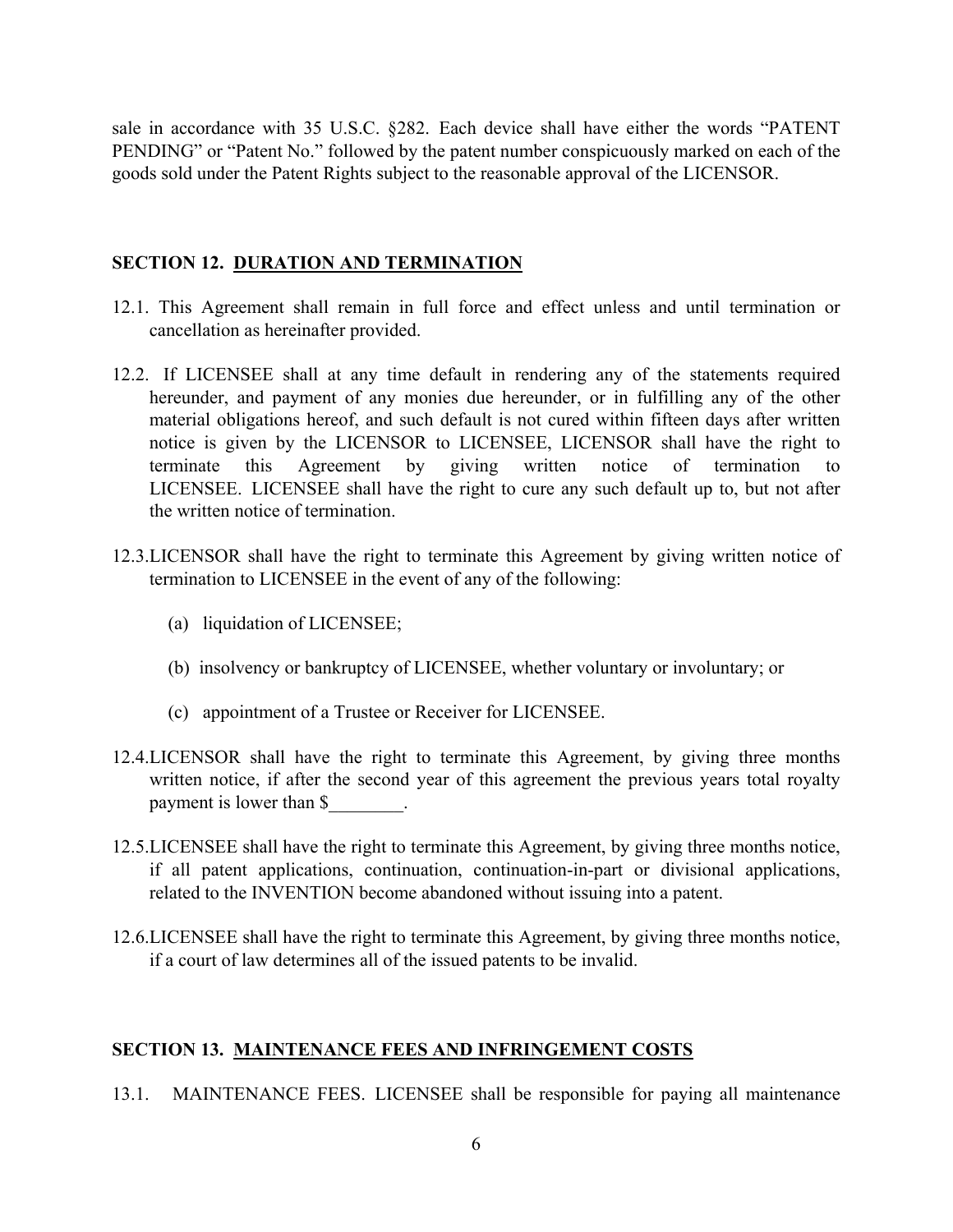fees for the Patent Rights until they expire.

- 13.2. DEFENDING AN INFRINGEMENT LAWSUIT. LICENSEE shall be responsible for all expenses, including but not limited to legal fees, associated with defending an infringement action involving the INVENTION. LICENSEE also agrees to vigorously defend at its own expense any invalidity actions brought against the Patent Rights.
- 13.3. BRINGING AN INFRINGEMENT LAWSUIT. LICENSEE shall also be responsible for all expenses, including but not limited to legal fees, associated with bringing an infringement action involving the Patent Rights. LICENSEE agrees to initiate and vigorously prosecute proceedings to the termination of any infringements on the Patent Rights.
- 13.4. NOTIFICATION. LICENSEE and LICENSOR both agree to notify each other of any legal action involving the Patent Rights or the INVENTION.

### **SECTION 14. BINDING ARBITRATION**

Any controversy or claim arising out of or relating to this contract, or the breach thereof, between the LICENSOR and the LICENSEE shall be settled by binding arbitration in accordance with the Commercial Arbitration Rules of the American Arbitration Association in a convenient location in (State). The judgment upon the award rendered by the arbitrator(s) may be entered in any court having jurisdiction thereof.

### **SECTION 15. GOVERNING LAW**

This Agreement shall be governed in accordance with the substantive laws of the State of of the United States of America.

### **SECTION 16. SEVERABILITY**

- 16.1. The parties agree that if any part, term, or provision of this Agreement shall be found illegal or in conflict with any valid controlling law, the validity of the remaining provisions shall not be affected thereby.
- 16.2. In the event the legality of any provision of this Agreement is brought into question because of a decision by a court of competent jurisdiction, LICENSOR, by written notice to LICENSEE, may revise the provision in question or delete it entirely so as to comply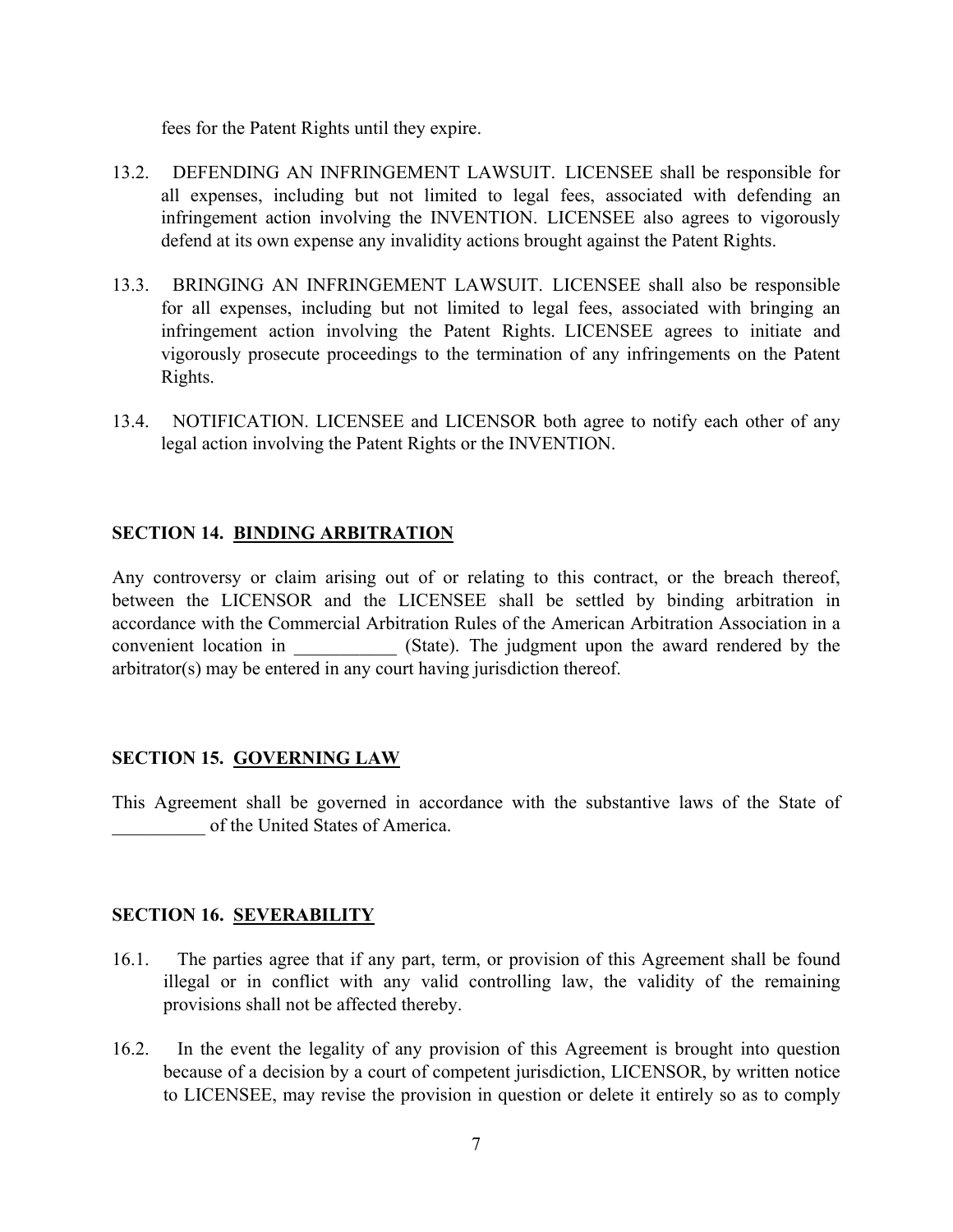with the decision of said court.

### **SECTION 17. NOTICES UNDER THE AGREEMENT**

For the purposes of all written communications and notices between the parties, their addresses shall be:

| LICENSOR: Attn: | <u> 1980 - Jan Barbara, manazarta bashka</u> |
|-----------------|----------------------------------------------|
|                 |                                              |
|                 |                                              |
|                 |                                              |
|                 | LICENSEE: Attn:                              |
|                 |                                              |
|                 |                                              |
|                 |                                              |

# **SECTION 18. NONASSIGNABILITY**

The parties agree this Agreement imposes personal obligations on LICENSEE. LICENSEE shall not assign any rights under this Agreement without the written consent of LICENSOR. LICENSOR may assign all rights hereunder.

### **SECTION 19. ENTIRE AGREEMENT**

This Agreement sets forth all of the covenants, promises, agreements, conditions and understandings between the parties and there are no covenants, promises, agreements or conditions, either oral or written, between them other than herein set forth. No subsequent alteration, amendment, change or addition to this Agreement shall be binding upon either party unless reduced in writing and signed by them.